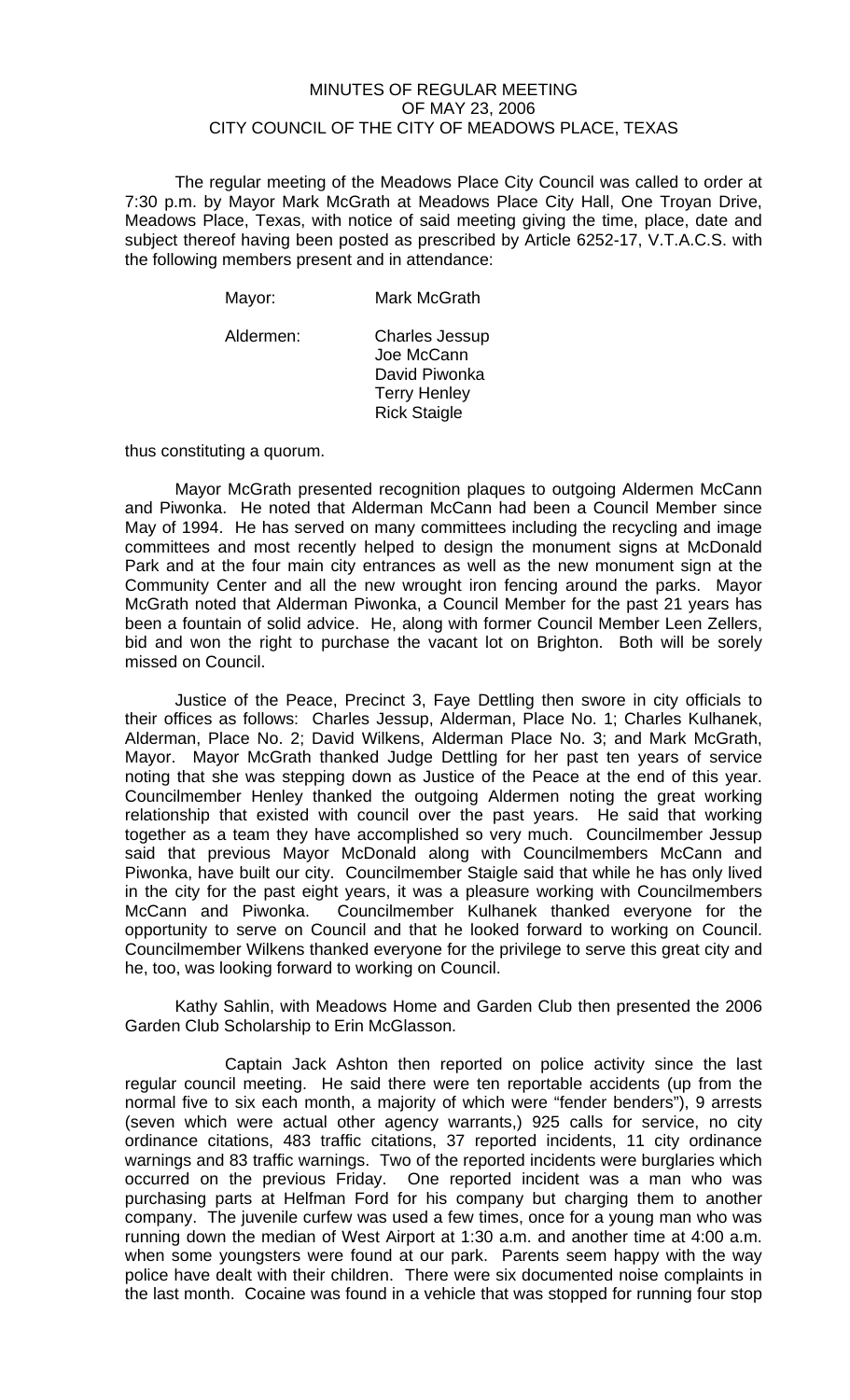signs on Kirkwood. Councilmember Jessup asked about the noise complaints and thanked the police officers for putting their lives on the line for us. He was told two of the noise complaints were the result of the same vehicle passing through the city and the other four could have been a result of happy children due to the fact that school was out.

 During audience comments, resident Tammy Mihail, who said she grew up here and now is living here again, questioned the no parents allowed at the Barefoot 'n Friday gatherings. She said when her 15 year old was nine, she was allowed to stay but now that she has another nine year old she was told she could not stay. She said last Friday there were 136 kids in attendance. She believed some of the teenagers were over the age of 14 and they kept going behind the building. Mayor McGrath thanked Ms. Mihail for her remarks and said he would discuss them with the Parks Directors.

 Resident Sandy Kelly said she was in complete agreement with Ms. Mihail. Her daughter was also at Barefoot 'n Friday. She moved here eight years ago from the Los Angeles area and is familiar with gang activity. The boys in question were not dressed to swim and she believes they were up to no good.

 Resident Brock Ramey, who moved back to the city recently, complained about the traffic on Scottsdale, between Ainsworth and Kirkwood. He said vehicles are traveling between 30 and 60 mph at any given time. There are no posted speed limit signs in that area. He understands Council decided there would be no speed bumps in the city. He said there was a wreck this morning and asked council to look into other traffic calming devices that might be used.

During Mayor's comments, Mayor McGrath said that, as noted in the last Newsletter, Council is commissioning a survey to be prepared to "jump start" a proposed marketing plan for our city. The survey will ask what residents like about their city and what they feel Council might not be doing right. He encouraged every adult to fill in one survey. Mayor McGrath also noted that hurricane season begins on June  $1<sup>st</sup>$ . He said the city was preparing by stocking up on provisions and checking out communication our system. If the power goes down, the city will be prepared as best as it can be.

During Council comments, Councilmember Jessup thanked the residents who spoke up during audience comments. While their comments could not be addressed this evening, if the Mayor feels they need Council input he will put them on a future agenda. He also noted that the minutes of every meeting, once approved, become a legal document of the city and he thanked the City Secretary for preparing them.

Councilmember Kulhanek introduced Timothy and Thomas LaPointe, Boy Scouts who were in the audience. He said Timothy was currently working on his Eagle Scout project that would benefit the baseball league.

Councilmember Henley then made a motion to approve the minutes of the April 25, 2006, 2006, workshop and regular meetings. Councilmember Staigle seconded this motion which carried with unanimous approval.

Mayor McGrath then read the caption to the following resolution:

## **AN ORDINANCE CONFIRMING THE ELECTION OF A MAYOR PRO TEMPORE OF THE CITY OF MEADOWS PLACE, TEXAS, TO SERVE IN SUCH OFFICE UNTIL THE NEXT REGULAR CITY ELECTION.**

Mayor McGrath recommended Alderman Henley for the position. Alderman Henley has been the Mayor Pro Tem for Meadows Place for several years. He also represents the city at the Houston-Galveston Area Council and the Texas Municipal League. He continues to bring recognition to the City of Meadows Place. Councilmember Staigle made a motion, seconded by Councilmember Jessup approve the ordinance, numbered **2006-12**, electing Councilmember Henley to the position of Mayor Pro Tempore. The motion carried unanimously.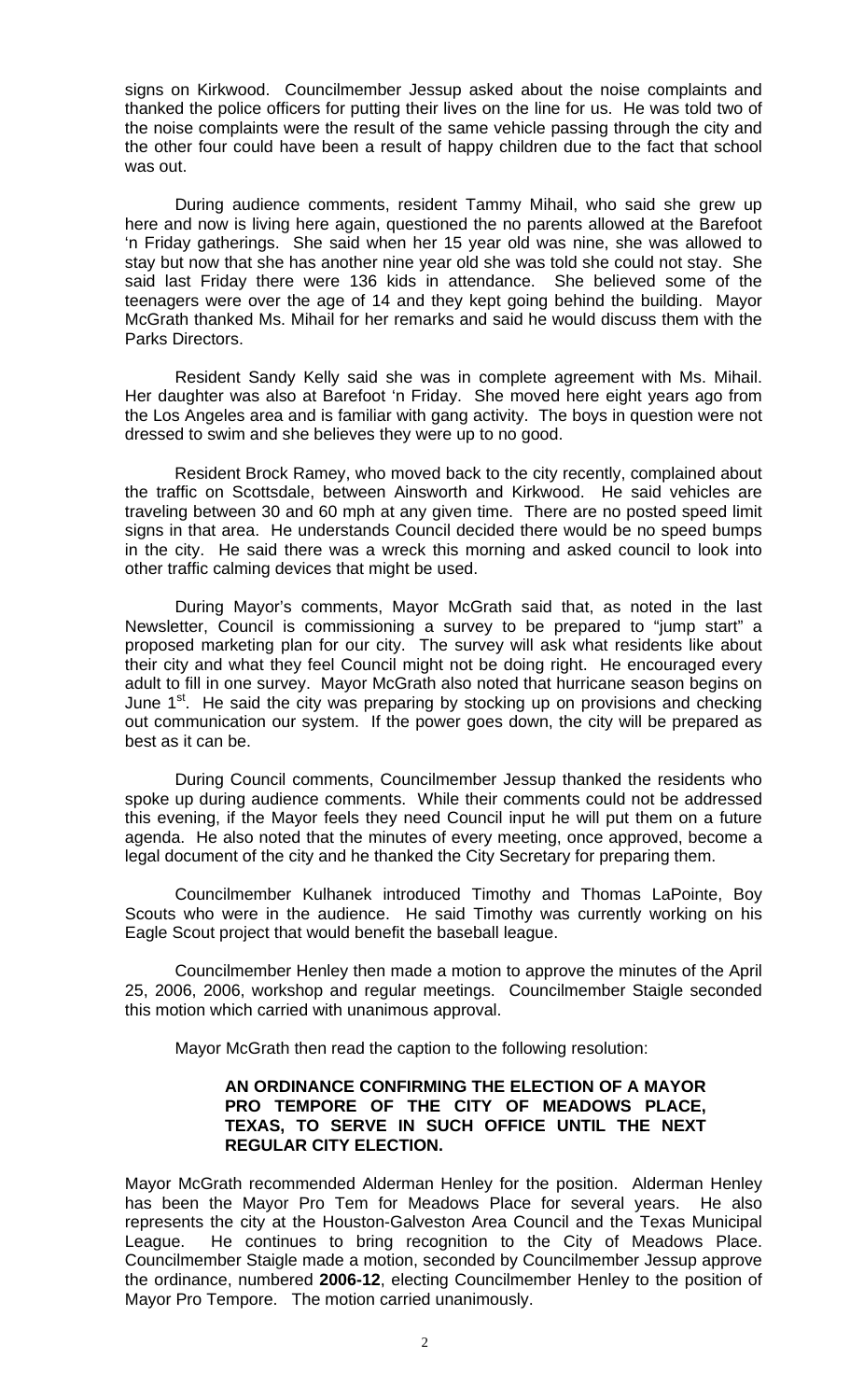Mayor McGrath read the caption to the following ordinance:

## **AN ORDINANCE AUTHORIZING THE MAYOR AND THE CITY SECRETARY OF THE CITY OF MEADOWS PLACE, TEXAS, TO ENTER INTO AN AGREEMENT WITH CLAUNCH & MILLER, INC. TO PROVIDE VARIOUS GEOGRAPHIC INFORMATION SYSTEM SERVICES.**

 This agreement renews the contract for GIS services in place for the last year at a cost of \$300.00 per month. Currently we receive basic services with the potential for increased services when we need them. Councilmember Jessup made a motion to adopt the ordinance, numbered **2006-13**, as read. Councilmember Kulhanek seconded this motion which carried unanimously.

Mayor McGrath then read the caption to the following ordinance:

**AN ORDINANCE OF THE CITY OF MEADOWS PLACE, TEXAS, DEFINING CERTAIN TERMS; MAKING IT UNLAWFUL FOR CERTAIN SEXUAL OFFENDERS TO RESIDE WITHIN 1,000 FEET OF PREMISES WHERE CHILDREN GATHER; PROVIDING EXCEPTIONS TO THE ORDINANCE; PROHIBITING PROPERTY OWNERS FROM RENTING REAL PROPERTY TO CERTAIN SEXUAL OFFENDERS; PROVIDING PENALTIES FOR VIOLATIONS OF THE ORDINANCE; REPEALING ORDINANCES OR PARTS OF ORDINANCES IN CONFLICT THEREWITH; PROVIDING A SEVERABILITY CLAUSE; AND FINDING FACT.** 

Council has been studying this ordinance for several months. Several cities have passed a similar ordinance. This ordinance would prohibit convicted sexual offenders from residing within 1,000 feet of where children congregate. There are three registered sexual offenders residing in the city who would be allowed to continue to live where they are now. Councilmember Jessup said he was quite comfortable with the ordinance after several discussions with Police Captain Stewart. He said Meadows Place needs to be the first city in the area with such an ordinance because if other area cities pass one like it and we don't have our own in place, sex offenders could target our city as a place to live. Councilmember Jessup made a motion to adopt the ordinance, numbered **2006-14**, as read. Councilmember Henley seconded this motion which carried unanimously. Mayor McGrath noted Meadows Place is the first city in Fort Bend County to pass this type of ordinance.

Mayor McGrath then read the caption to the following ordinance:

**AN ORDINANCE AMENDING THE CODE OF ORDINANCES OF THE CITY OF MEADOWS PLACE, CHAPTER 29, ENTITLED "UTILITIES," ARTICLE I, ENTITLED "IN GENERAL," BY ADDING THERETO DIVISION 1 OF ARTICLE I BEING ENTITLED "REGULATIONS OF GENERAL APPLICABILITY," AND A NEW DIVISION 2 ENTITLED "BILLING AND CHARGES FOR WATER SERVICE AND SANITARY SEWER SERVICE," AND NEW SECTION 29-11, ENTITLED "BILLING AND CHARGES FOR WATER SERVICE AND SANITARY SEWER SERVICE," SECTION 29-12, ENTITLED "APPLICATION FOR WATER SERVICE," SECTION 29-13, ENTITLED "UNAUTHORIZED INTERFERENCE WITH WATER METER," SECTION 29-14, ENTITLED "OBTAINING WATER BY METHODS NOT PROVIDED HEREIN," SECTION 29-15, ENTITLED "ADMINISTRATIVE REGULATIONS," SECTION 29-16, ENTITLED "WATER ACCOUNTS DUE BY THE 20TH OF THE MONTH," SECTION 29-17, INTENTIONALLY LEFT BLANK," SECTION 29-18, ENTITLED "TAP FEES," SECTION 29-19, ENTITLED "TEMPORARY**